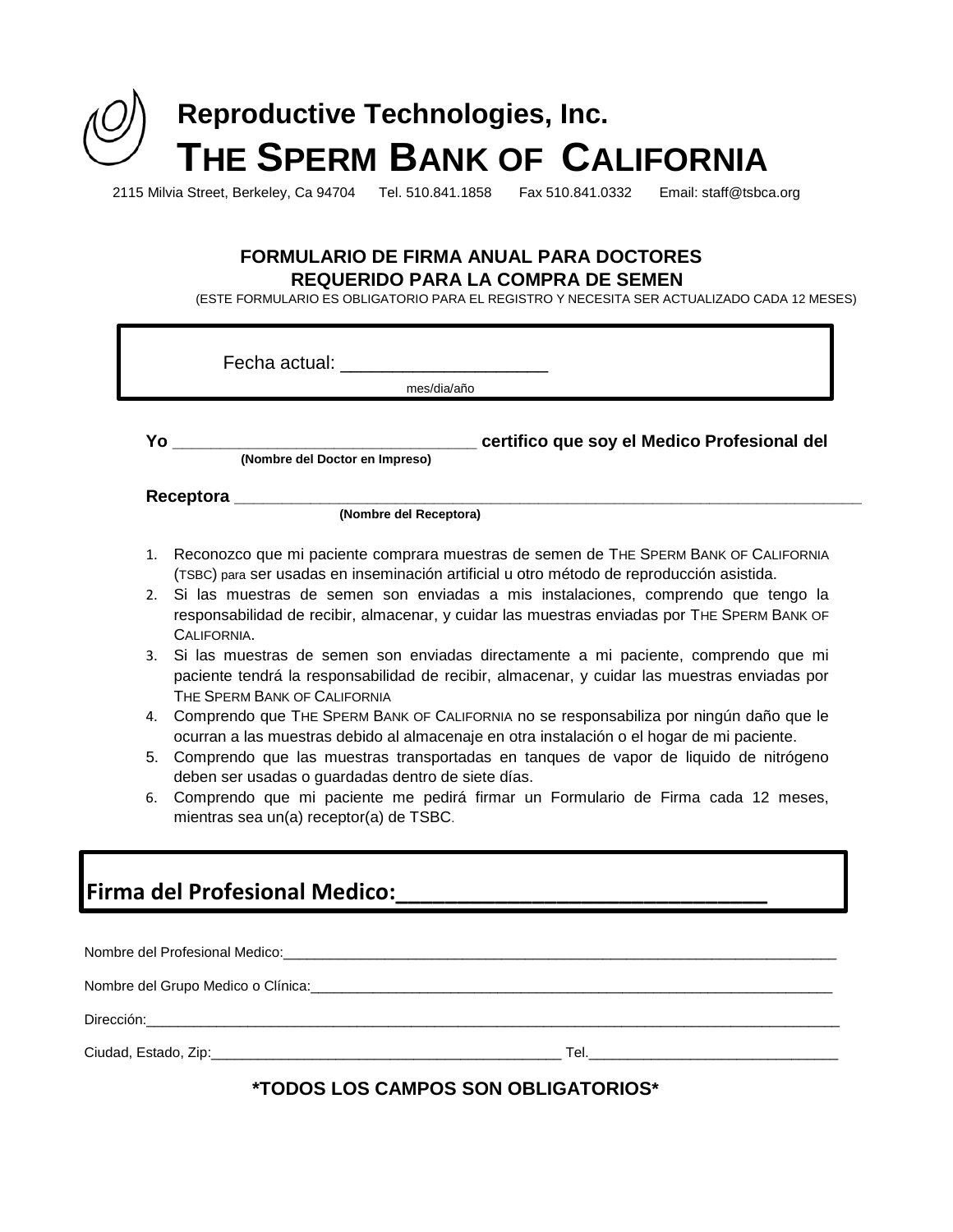

### 2115 Milvia Street, Berkeley, Ca 94704 Phone 510.841.1858 Fax 510.841.0332 Email: staff@tsbca.org

## **MEDICAL PROFESSIONAL ANNUAL SIGNATURE FORM REQUIRED FOR THE PURCHASE OF SEMEN**

(THIS FORM IS REQUIRED FOR REGISTRATION AND NEEDS TO BE UPDATED EVERY 12 MONTHS)

| Today's Date: |       |    |      |  |
|---------------|-------|----|------|--|
|               | month | da | vear |  |

**I \_\_\_\_\_\_\_\_\_\_\_\_\_\_\_\_\_\_\_\_\_\_\_\_\_\_\_\_\_\_\_\_ certify that I am the Medical Professional for (Doctor's Printed Name)**

# **Recipient \_\_**

#### **(Recipient name)**

- 1. I understand that my patient is purchasing sperm samples from THE SPERM BANK OF CALIFORNIA (TSBC) to be used for artificial insemination or other methods of assisted reproduction.
- 2. If sperm samples are shipped to my facility, I understand that I will take responsibility for the receipt, storage, and care of samples received from THE SPERM BANK OF CALIFORNIA.
- 3. If sperm samples are shipped to my patient directly, I understand that my patient will take responsibility for the receipt, storage, and care of samples received from THE SPERM BANK OF **CALIFORNIA**
- 4. I understand that THE SPERM BANK OF CALIFORNIA is not responsible for any damage to samples that may occur due to subsequent storage at another facility or my patient's home.
- 5. I understand that samples transported in liquid nitrogen vapor tanks should be used or stored within seven days of receipt.
- 6. I understand that I will be asked to sign a new Signature Form for my patient every 12 months, for as long as they are a recipient with TSBC.

## **Medical Professional's Signature:**\_\_\_\_\_\_\_\_\_\_\_\_\_\_\_\_\_\_\_\_\_\_\_\_\_\_\_\_\_\_\_\_\_\_\_\_\_\_\_\_\_\_\_\_\_\_\_\_

Medical Professional's Name: \_\_\_\_\_\_\_\_\_\_\_\_\_\_\_\_\_\_\_\_\_\_\_\_\_\_\_\_\_\_\_\_\_\_\_\_\_\_\_\_\_\_\_\_\_\_\_\_\_\_\_\_\_\_\_\_\_\_\_\_\_\_\_\_\_\_\_\_\_\_\_\_\_

Medical Group or Clinic Name:

Street Address:

City, State, Zip\_\_\_\_\_\_\_\_\_\_\_\_\_\_\_\_\_\_\_\_\_\_\_\_\_\_\_\_\_\_\_\_\_\_\_\_\_\_\_\_\_\_\_\_\_\_\_\_\_Phone:\_\_\_\_\_\_\_\_\_\_\_\_\_\_\_\_\_\_\_\_\_\_\_\_\_\_\_\_\_\_\_